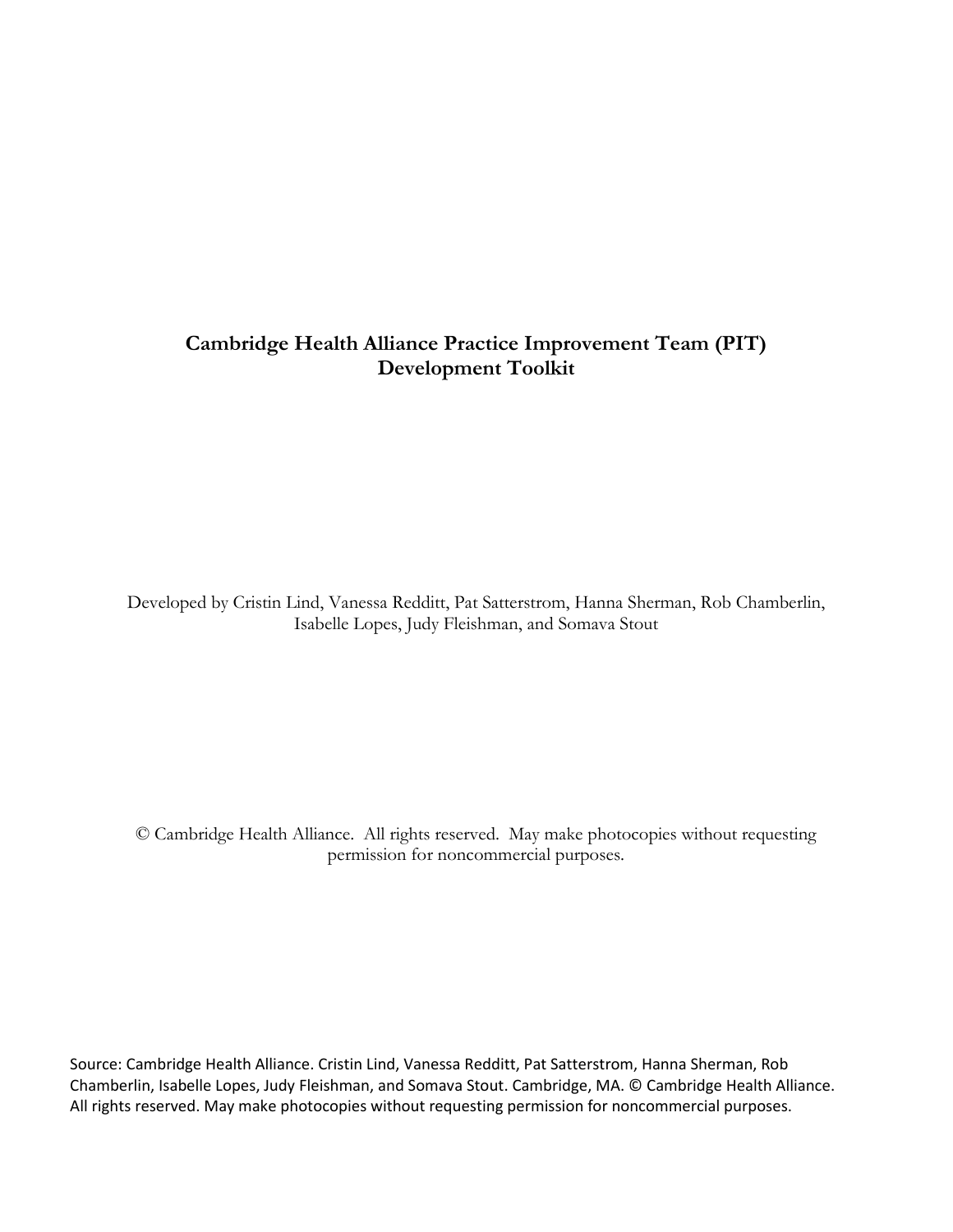# **Developing Practice Improvement Team (PIT) Toolkit**

Practice Improvement Teams (PITs) play an integral role in the Patient-Centered Medical Home Transformation journey. They help to engage the ideas and wisdom of frontline staff who are doing the work and customers (patients) to improve the practice. As a performance improvement body, PITs support the site leadership team and the practice by developing and testing team-based workflows, testing and spreading successful innovations at the site from one care team to another, and recommending improvements that might be shared with the rest of the ambulatory sites. The success of the PITs lie in their ability to bring together individuals representing various disciplines and perspectives in an effort to effect sustainable change within a practice that reflects our journey to achieving the Triple Aim (better patient experience, better health, at a lower cost) for our patients and community.

Within the primary care clinics at CHA, PITs constantly seek to effectively and meaningfully engage patient partners and frontline staff, to improve the practice. During the PITs initial forming process, members work to establish a shared purpose and sense of "we-ness". Group members engage in team-building exercises and purposing activities in order to solidify the "team" mentality and to communicate effectively with one another. Although the definition of "success" varies from PIT to PIT, there are key attributes that, when established within the PIT, tend to improve team functioning. These include clear roles and responsibilities, effective communication, mutual trust and respect, shared vision and goals, and achievable aims. These pratices are useful for all teams to consider doing at inception.

In order for PITs to be effective in making sustainable improvements at the site level, buy-in from the leadership has proven to be key. Ideally, a representative from the site leadership team serves on the PIT to ensure that lines of communication between the PIT and site leadership are maintained and that the diverse perspective that leadership offers is also represented. This structure also helps to facilitate the change process as the leadership representative is able to assess whether a proposed change can move forward.

At CHA, the efforts of the PITs are supported by the PIT Development Team (PDT). The purpose of the PDT is to support the development of authentic patient-centered culture and processes at CHA by engaging and building the capacities of PITs in sustainable PCMH transformation. Areas of work for the PDT include the creation of a patient partner HR and onboarding process, creation of a PIT Team Launch Toolkit and facilitation of a launch process, formation of PITs that include leadership, frontline staff, and patients, creation and dissemination of a toolkit of resources for PIT teams, assistance with defining roles within individual PITs, provision of on-site coaching in process improvement, coordination and monitoring of PIT team areas of work, and sharing of promising improvements occurring at the site level as well as identifying/learning from individual site challenges and struggles.

Engaging patient partners effectively is a critical aspect of patient-centered medical home transformation for practices. The following toolkit offers an implementation guide and tools to support this work.

- 1. Patient-professional partnership toolkit.
- 2. Tools to support the recruitment of patients and frontline team members to Practice Improvement Teams.
- 3. Tools to support the onboarding of patient partners into an organization.
- 4. Practice Improvement Team Launch Tools
- 5. Tools to support the improvement work of PITs.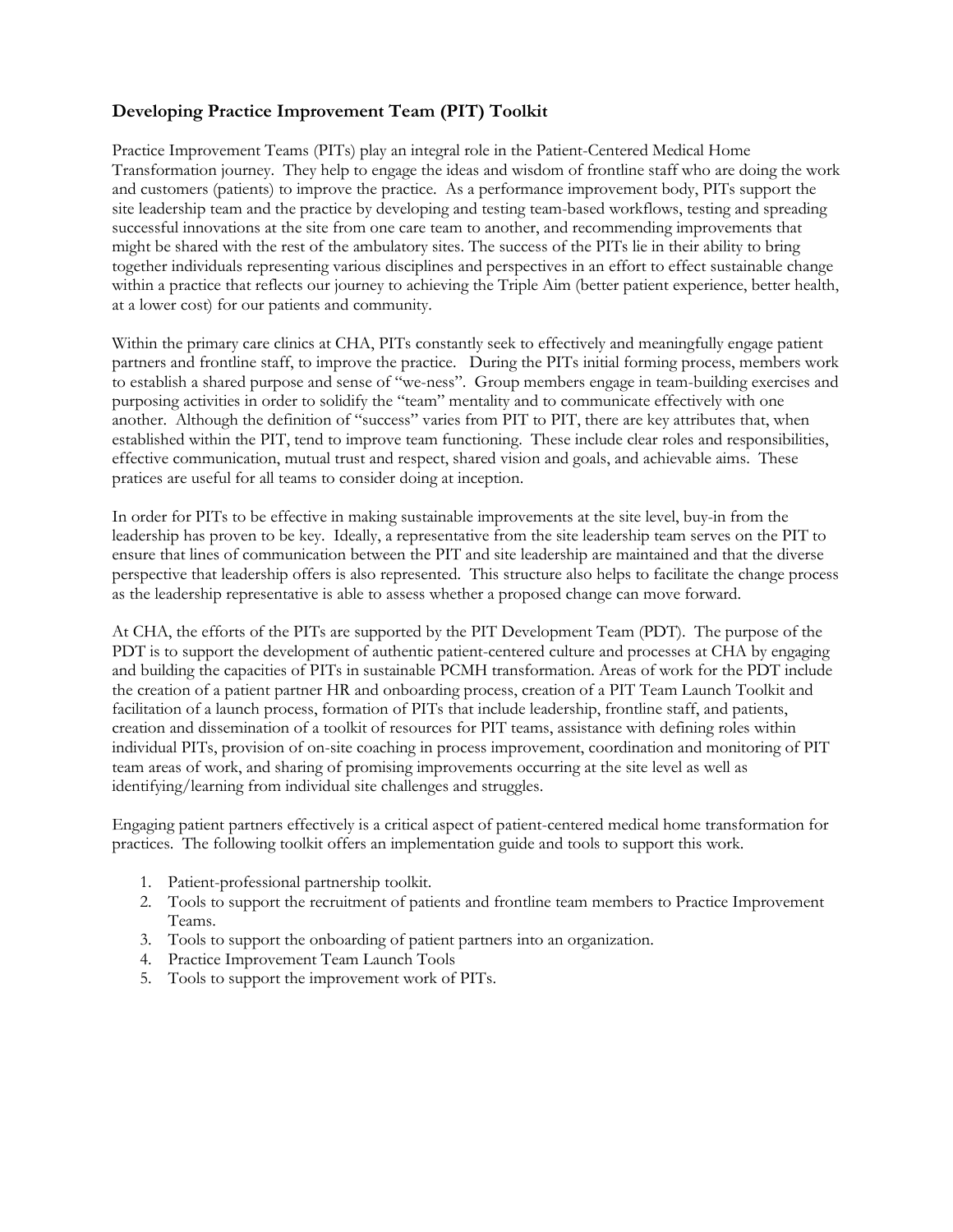#### **Cambridge Health Alliance Patient-Professional Partnership Approach and Toolkit**

The goal of Patient-Professional Partnership in Primary Care Redesign is to engage patients and healthcare team members in a meaningful way to redesign primary care to work better for patients. It seeks to extend the work begun on engaging patients at CHA at the Patient and Family Advisory Council (PFAC) to primary care sites transforming to patient centered medical homes. This project is aligned with the core principle of the patient centered medical home transformation: to design with the patient, rather than for the patient.

Patient-Professional Partnership in primary care redesign is needed because we need to improve healthcare substantially to meet the needs of our patients. The right solutions can only be reached if they are designed, implemented and evaluated with the patient. This is aligned with one of the NCQA core competencies which states that every patient-centered medical home has to meaningfully engage patients in the redesign of healthcare.

In developing our approach to integrating patients into practice redesign, we began by understanding the experience of sites that had already attempted to engage patients in practice redesign. We examined previous attempts at Patient Advisory Boards in primary care, where patient voices had made a significant impact on practice redesign. However, often patient input into Advisory Board processes were limited to areas which the site leadership brought to patients; patient input was not always integrated into day to day conversations about practice improvement.

Finally, we examined sites that had begun to integrate patients and families into Practice Improvement Teams. A pilot project was launched at Cambridge Pediatrics as a part of the statewide CHIPRA collaborative for pediatric practices transforming to patient centered medical homes. The practice needed to identify two parents to be a part of their practice transformation team. These parents were intimately involved with practice design at every step, from assessing the practice to observing the patient experience to piloting proposed changes to staff training and design of practice improvements. As a part of the team, the parents attended weekly or biweekly meetings.

The pilot demonstrated that patient-professional partnerships into Practice Improvement Teams led to a higher level of patient input and more effective redesign of care. Potential mistakes were found earlier and much deeper and richer feedback was received. As a result of this, we have decided to focus on engaging patients as part of Practice Improvement Teams across primary care aligned with the rollout of the PCMH transformation process. This approach is both innovative and deeply patient-empowering.

However, the integration of patients/families into Practice Improvement Teams was also challenging and required teambuilding, trust and facilitation on both sides. Practices, in identifying patient/family partners, needed to recruit well just as they would for any other member of the team, and to establish clear expectations. Family partners needed to feel comfortable speaking up and to broaden their outlook from one specific issue of focus to leading the practice as a whole. Practice leaders needed to feel comfortable revealing their practice flaws to patients, who they feel they should be trying to impress. In addition, human HR/onboarding processes, HIPAA privacy issues, and team development issues were essential barriers that needed to be addressed to facilitate meaningful patient partnership in improvement work.

A Patient Lead was engaged to help develop the integration of patients into Practice Improvement Teams. A leadership group was formed, including our Patient Lead, the VP and Program Manager of PCMH Development, a site Practice Improvement Team leader, a consultant from Relationship-Centered Healthcare, a medical student focusing on community engagement [?], and a business school student focusing on the development of high functioning teams. In developing our approach to the overall systemwide engagement of patient/family partners in our PCMH sites, we have developed a focus on addressing both system barriers and cultural and team development needs. This approach was presented to the Patient and Family Advisory Council and approved on March 28, 2012.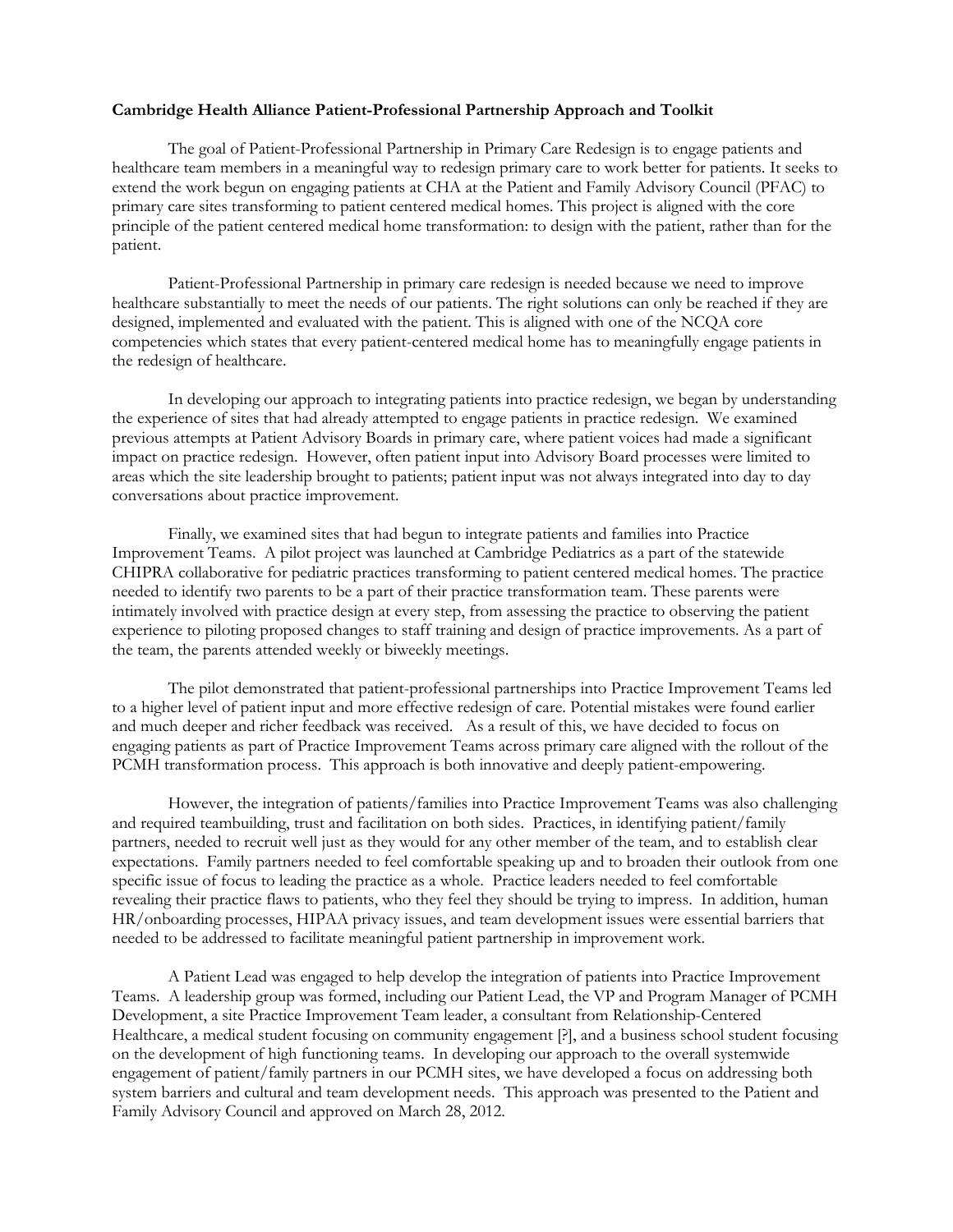The approach and toolkit we have developed to partner with patients in Practice Improvement Teams addresses the following areas:

- Develop tools to assist sites to identify and recruit patients to be members of Practice Improvement Teams.
- Develop training sessions to help practice leaders understand how to identify and recruit appropriate practice partners.
- Develop a streamlined approach, in collaboration with HR, for the onboarding process for patient/family partners.
- Develop and implement orientation and practice improvement team development sessions to support full integration of patients into practice improvement teams. We have partnered with the Center for Courage and Renewal/Relationship-Centered Healthcare as well as Harvard Business School's team development professors, to develop these sessions.
- Ongoing support for patients who are integrated into primary care Practice Improvement Teams will be provided by the Patient Lead.

It is our hope that over time, Practice Patient/Family Partners and Site Leadership Team members will work together to develop mechanisms for a full array of opportunities for patient engagement in day to day practice redesign, including focus groups, care team partners, and health center Patient and Family Advisory Councils.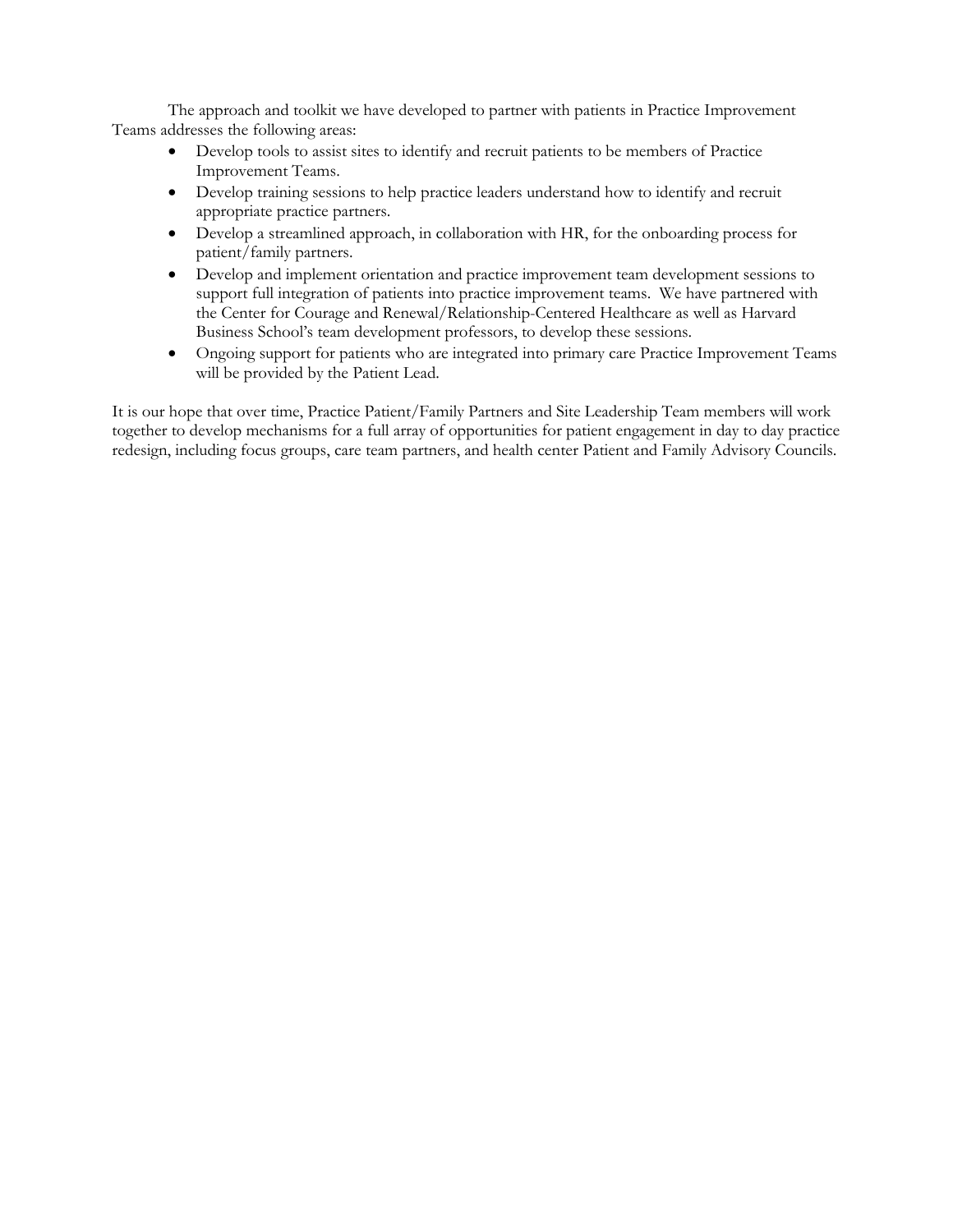#### **Recruiting Patient Partners for Practice Improvement Teams**

Involving patients in practice improvement is more than an expression of the fundamental value of patientcenteredness. Research shows that involving patients leads to more relevant and understandable materials,1 enhanced staff attitudes,1 and helps improve planning and provide critical feedback loops for creating sustainable system change.2

The first step in working with Patient Partners is to identify, interview, select and gain commitment from two Patient Partners who will become part of your practice's improvement team. While there are many ways to do this, here are some guidelines which are adapted from *Organizing for Health's "*Recruitment Guide," the *National Peer Technical Assistance Network's Partnership for Children's Mental Health's* "Learning from Colleagues: Family-Professional Relationships: Moving Forward Together", and the *Agency for Healthcare Research and Quality's* "Engaging Patients and Families in the Medical Home" (sources below).

#### **Step 1: Identify 4-5 potential Patient Partners**

While there is no single definition of an ideal candidate, "experience from existing programs suggests that important considerations are the patients' … abilities to work with the health care team, their breadth of experience with the health care setting, their ability and willingness to communicate concerns, and [their] ability to represent patients and families broadly rather than focus narrowly on a particular issue."1

Begin by looking for patients who:

- Are engaged and activated around their own health care.
- Have given feedback about practice issues in a constructive way.

Identifying patients who represent a variety of socio-economic, linguistic and cultural backgrounds and who are patients of different healthcare teams within your practice ensures a richer and more representative patient voice on your team.

Anyone in your practice has the potential to identify possible candidates. Consider sharing the selection criteria with all staff and request their recommendations.

#### **Step 2: Approach the potential Patient Partner and ask for a meeting**

Authentic relationships are a core value in successful Patient-Professional Partnerships. In-person one-on-one meetings are the best way to identify and recruit people for leadership roles.3

Request a meeting and be honest and clear about the purpose of the conversation. For example, "I am working on a project to improve our community health center by involving patients and providers in new ways of working together. I'd like to find out about your interests, tell you a bit about our efforts, and see if you'd be interested in playing a role." Check to see if they have 30-60 minutes for the meeting.

#### **Step 3: Meet with the potential Patient Partner**

The meeting is an opportunity to discover the person's values, interests and resources. Be prepared to describe your project, but focus more on asking questions that allow you to identify if the person:

- Is clear about their values and a passion and commitment to the cause;
- Has a history of sharing leadership with others, building consensus and accepting compromise;
- Has resources including time, relationships, knowledge and experience and is willing to share;
- Has a learning orientation and is willing to take risks and work outside their comfort zone.<sup>3</sup>

#### **Some practical considerations:**

• Please make sure the person is available at a time your practice improvement team can meet. They will be meeting with you twice a month, at least, so this is really important.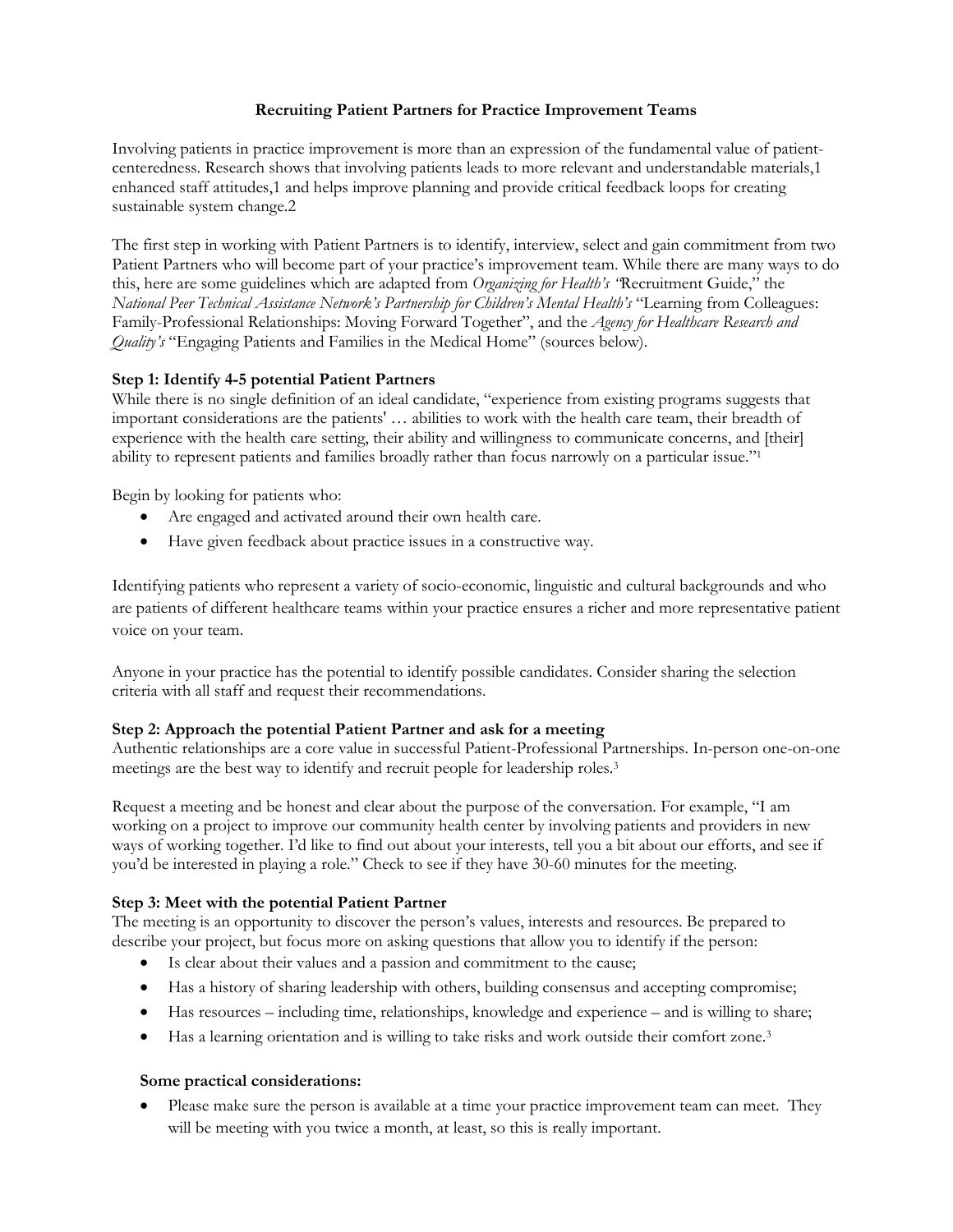- Make sure patients know there are two different levels of involvement—in patient advisory councils and as patient partners on transformation teams. You are exploring possible candidates for both these positions.
- There will be reimbursement available at a rate of about \$15/hour (up to \$60/month) for attendance of patient partners at meetings, as well as for parking.
- The person will be expected to attend in person for 75% of meetings.

End the meeting with a specific next step, even if it's simply to meet or talk again. For example, "May I call you again in one or two weeks to follow-up?"3

Hold off on asking a person to take on a leadership role until you've interviewed a number of people and can see how they fit best within the team.

#### **Step 4: Make a decision on final candidates and ask for a specific and clear commitment**

Review your candidates and the information you gathered as a team.

After selecting your top two candidates, ask them for a specific and clear commitment and follow up with a letter outlining your needs in detail, including the frequency and length of meetings, compensation, expectations around attendance of meetings and the upcoming Patient-Professional Partnership Orientation to be held on Wednesday, April 4, from 5:30-8pm. A sample offer letter and agreement will be provided shortly.

#### **Sources**

1. Scholle SH, Torda P, Peikes D, Han E, Genevro J. (2010). *Engaging Patients and Families in the Medical Home. (Prepared by Mathematica Policy Research under Contract No. HHSA290200900019I TO2.) AHRQ Publication No. 10-0083-EF.* Rockville, MD: Agency for Healthcare Research and Quality.

2. National Peer Technical Assistance Network's Partnership for Children's Mental Health. (1998). *Learning from Colleagues: Family-Professional Relationships: Moving Forward Together.* Retrieved 03 05, 2012, from National Federation of Families for Children's Mental Health: http://ffcmh.org/wpcontent/uploads/2009/pdffiles/movingforwardtog.pdf

3. Organizing for Health. (2011). *Recruitment Guide.* Retrieved 03 02, 2012, from Rippel Foundation Organizing for Health: http://rippelfoundation.org/rpf/wp-content/uploads/2012/01/Recruitment-Guide-Organizing-for-Health.pdf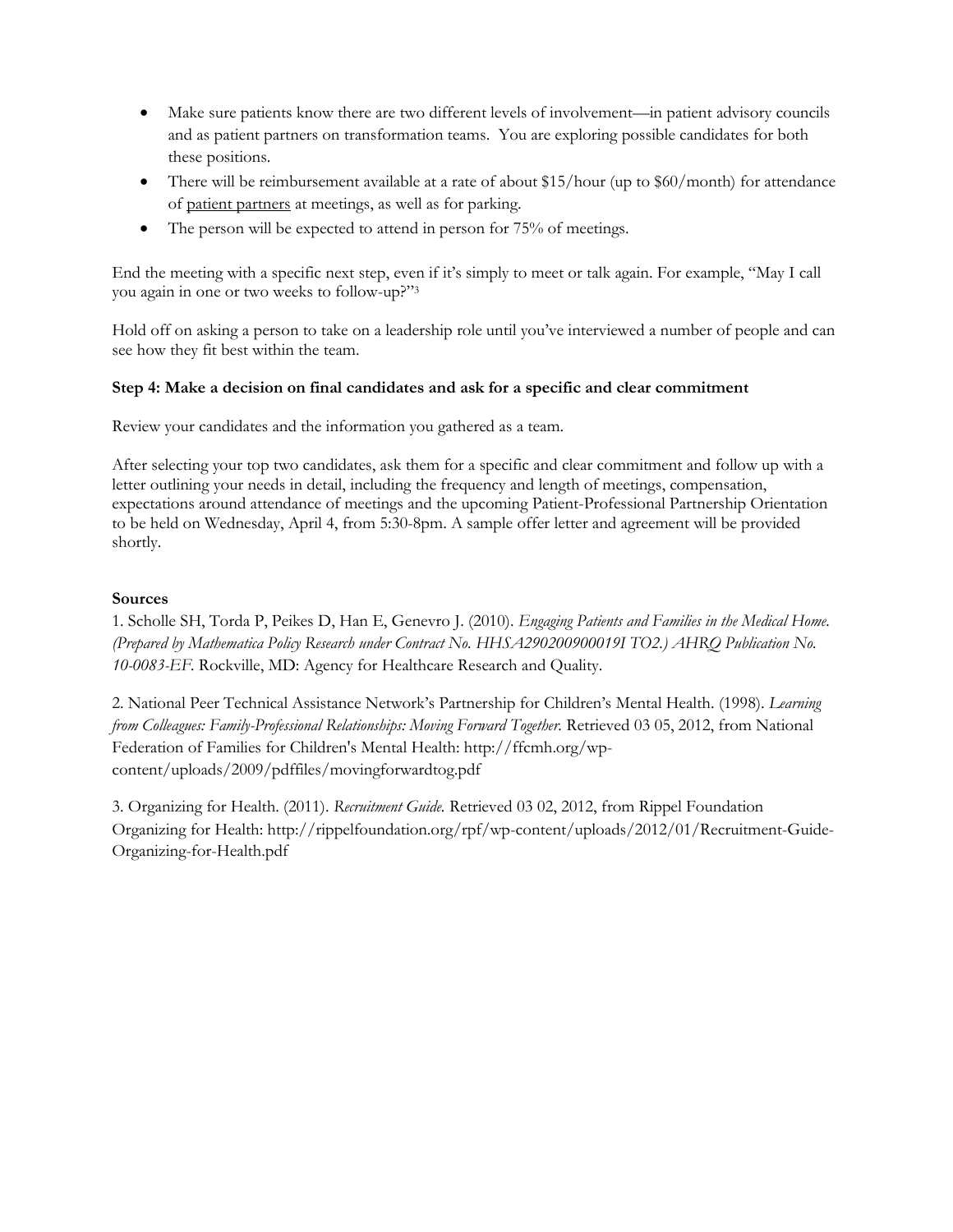#### **DRAFT Offer letter**

Date

Address

Dear Jane:

It is with great pleasure that I invite you to join [practice name] as a Patient Partner. Your main responsibility will be to actively join the [practice name]'s Practice Improvement Team by sharing a patient perspective. The Team will work together to become a patient centered primary care practice. The details of our commitments to each other are included in our Agreement.

You will begin on [date]. This is a part-time position, which will continue for about a two-year period. Your work hours will vary, usually1-2hours each week. Your stipend will be \$15 per hour. You will be paid monthly for a maximum of \$60/month.

You are also invited to a CHA Patient-Professional Orientation on XX at Somerville Hospital Cafeteria Atrium. Dinner will be served starting at 5:30pm. The meeting will take place from 6-8pm. During this meeting, we will learn how to create an effective team together.

XX, our [title] will be your contact person. [He/she] will be contacting you shortly to see if you have any questions.

We are learning together and we welcome your questions and ideas. Please call me at 617-XXX-XXXX. I look forward to having you on our team.

Sincerely,

[Practice representative] Title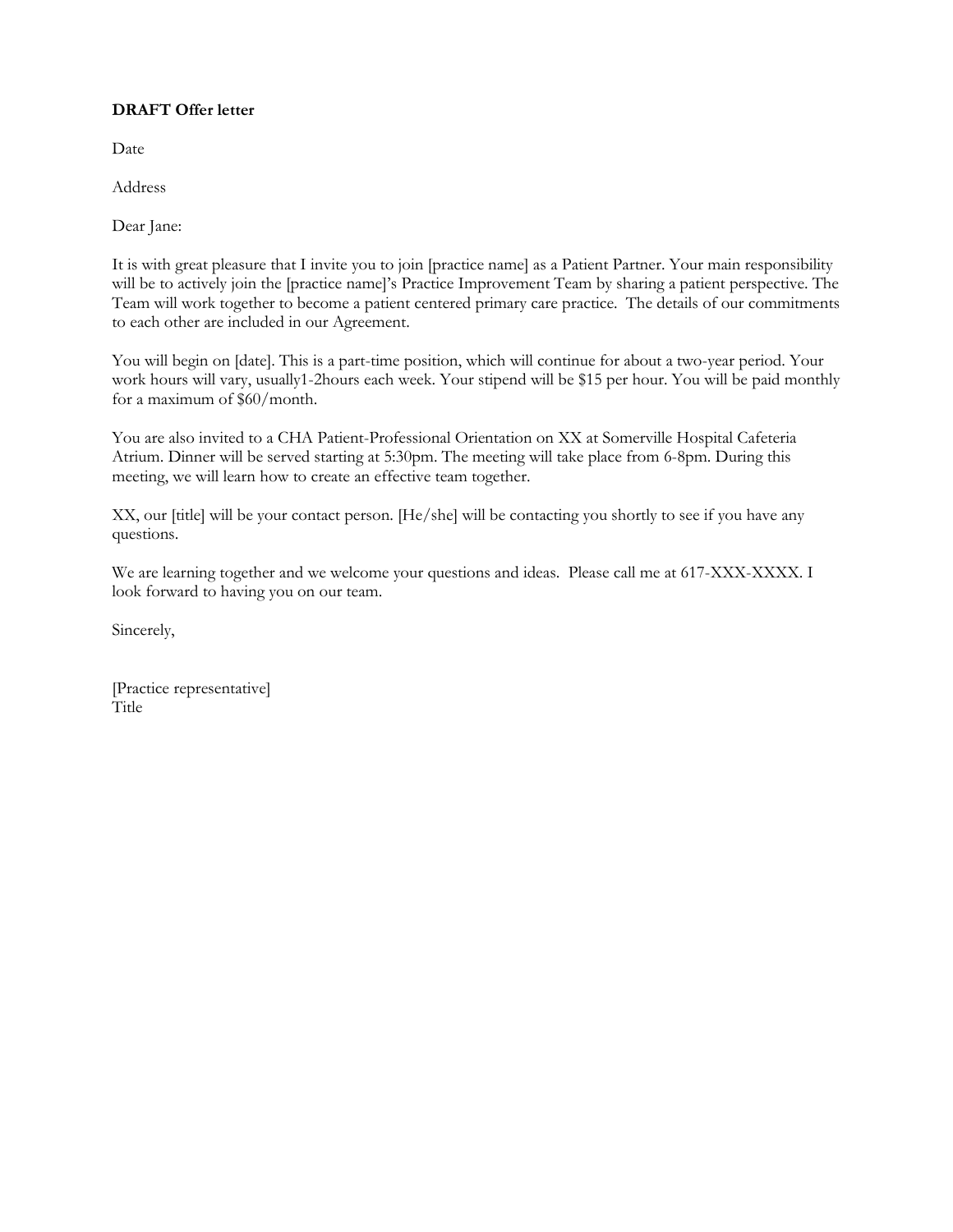

#### **DRAFT Patient Partnership Agreement**

As the Cambridge Health Alliance/[practice name] Patient Partner, you will:

- Become a member of [practice name] Practice Improvement Team (PI Team)
- Come to meetings at the [practice name] office and give a patient's view in all of the PI Team's work. You will come to at least75% of meetings in person. These will take place [every week/every other week].
- Come to a CHA Patient-Professional Orientation
- Come to our CHA Patient-Professional Partnership Series held every three months
- Come to our Academic Innovations Collaborative Learning Sessions with your PI Team [Is it the same as the line above?]
- Find, train and help other patients to work with the PI Team when it is needed
- Help the team to create a Patient Advisory Council and act as a liaison (connector) between the Patient Advisory Council and the PI Team
- Find other ways patients can work with [practice name]
- Help identify skills that Patient Partners and professional need to learn
- Complete Human Resources paperwork. This includes a CORI check, giving a copy of your ID, and signing a confidentiality agreement.

The Cambridge Health Alliance/[practice name] will:

- Respect you and your experience
- Think of you as a partner as we work together to make important changes to the practice
- Provide an interpreter if you need one
- Help you to complete Human Resources paperwork
- Support you with the things you need to participate
- Work with you to create a Patient Advisory Council
- Provide training to help you develop your skills
- Develop our own skills so that we can work effectively with Patient Partners
- Pay you for things that you need to work with us, like parking
- Help identify skills that Patient Partners and professional need to learn
- Pay you a stipend of \$15/hour for time spent at PI Team meetings and other work (up to \$60/month). This stipend may be taxable, depending on the amount of time you work each year.

This is a two-year commitment. However, if it becomes difficult to continue for any reason, you and the practice can end this agreement with one month's notice.

|         | <b>Patient Partner</b>       | <b>Practice Representative</b> |       |
|---------|------------------------------|--------------------------------|-------|
| Signed: |                              |                                |       |
| Name:   |                              |                                |       |
|         | Patient Partner Address:     |                                |       |
|         | Patient Partner Email/Phone: |                                | Date: |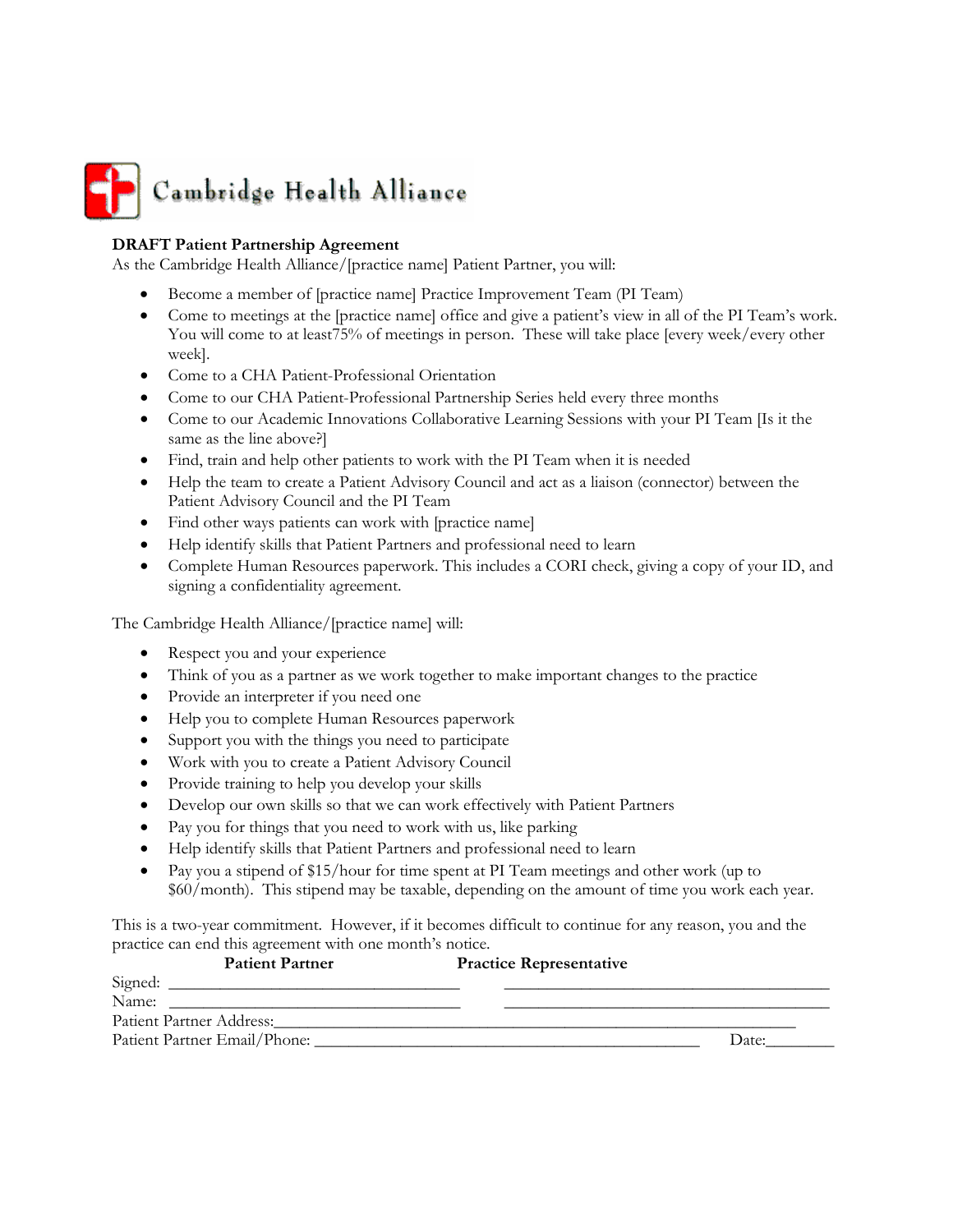# **Practice Improvement Team Recruitment Action Chart**

| <b>Action Step</b>                                                                                                                                                                    | Resources and ideas                                                                                                                                                                     |                       |             | Current status                              |                                      |
|---------------------------------------------------------------------------------------------------------------------------------------------------------------------------------------|-----------------------------------------------------------------------------------------------------------------------------------------------------------------------------------------|-----------------------|-------------|---------------------------------------------|--------------------------------------|
| Pre-recruitment                                                                                                                                                                       |                                                                                                                                                                                         | Person<br>responsible | Done<br>by? | We're stuck.<br>We'll ask for<br>help from: | We're in<br>progress, waiting<br>on: |
| We have selected staff members for our Improvement Team                                                                                                                               |                                                                                                                                                                                         |                       |             |                                             |                                      |
| We have selected a possible meeting time                                                                                                                                              | Keep in mind that the time of<br>meeting may impact Patient<br>Partner pool                                                                                                             |                       |             |                                             |                                      |
| Prospective Partner identification                                                                                                                                                    |                                                                                                                                                                                         |                       |             |                                             |                                      |
| We have described the initiative to all staff and asked staff to<br>identify prospective patient and staff partners and told them<br>how to submit suggestions                        | <b>Recruiting Patient Partners for</b><br><b>Practice Improvement Teams</b><br>FINAL.docx (on medical home<br>team site)<br>Cristin Lind is available to present<br>at a staff meeting. |                       |             |                                             |                                      |
| We have brainstormed on all the possible sources of potential<br>partner identification, i.e. other depts who might know things<br>we don't about patient & family partners and staff |                                                                                                                                                                                         |                       |             |                                             |                                      |
| If we're struggling to identify prospects, we've made a poster<br>for the waiting room and sent a recruiting email to staff.                                                          |                                                                                                                                                                                         |                       |             |                                             |                                      |
| We have identified 4-5 possible prospective patient partners.                                                                                                                         |                                                                                                                                                                                         |                       |             |                                             |                                      |
| We have identified 6-8 potential provider and staff partners.                                                                                                                         |                                                                                                                                                                                         |                       |             |                                             |                                      |
| Interview and selection                                                                                                                                                               |                                                                                                                                                                                         |                       |             |                                             |                                      |
| We have scheduled a meeting with each prospective<br>patient/staff partner                                                                                                            |                                                                                                                                                                                         |                       |             |                                             |                                      |
| We have reviewed the recruitment materials and prepared for<br>the meeting.                                                                                                           | <b>Recruiting Patient Partners for</b><br><b>Practice Improvement Teams</b><br><b>FINAL.docx</b>                                                                                        |                       |             |                                             |                                      |
| We have met with each prospective patient/staff partner                                                                                                                               |                                                                                                                                                                                         |                       |             |                                             |                                      |
| We have met as a team to discuss final selection of the Practice<br>Improvement Team                                                                                                  |                                                                                                                                                                                         |                       |             |                                             |                                      |
| We have selected two patient partners and at least one<br>receptionist, one medical assistant, one nurse, and one provider.                                                           |                                                                                                                                                                                         |                       |             |                                             |                                      |
| We have followed up with the people we didn't select.                                                                                                                                 | Consider a role for them on                                                                                                                                                             |                       |             |                                             |                                      |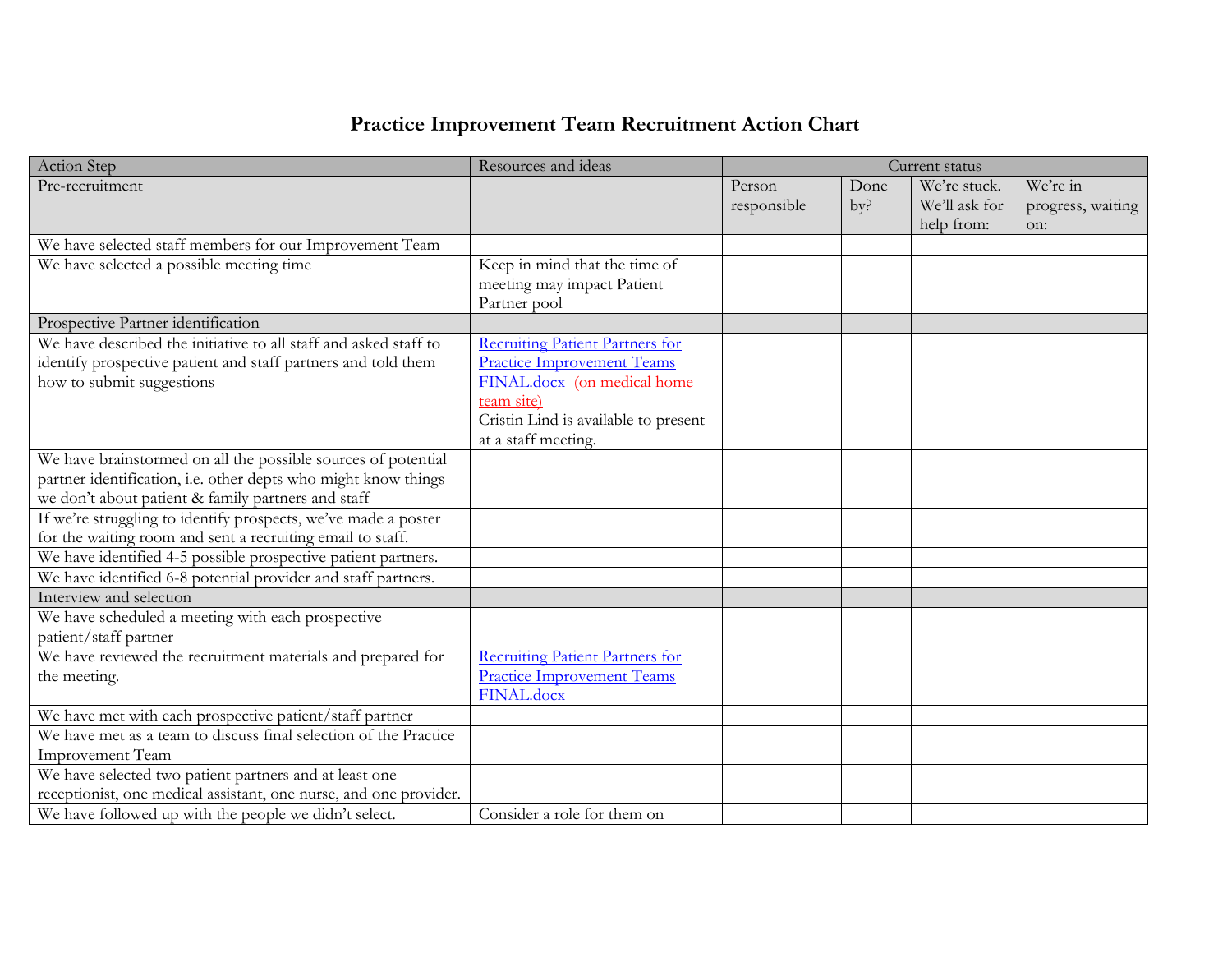| ancii.<br>Part<br>∩U<br>. . |  |  |  |
|-----------------------------|--|--|--|
|                             |  |  |  |

# **After the recuitment has been made (follow same principles for staff recruitment):**

| Patient Partner 1 offer                                          |                                       |  |  |
|------------------------------------------------------------------|---------------------------------------|--|--|
| We have tailored and sent the Offer Letter and Agreement for     | <b>CHA Offer letter and agreement</b> |  |  |
| this partner                                                     | <b>FINAL.docx</b>                     |  |  |
| We have invited the Partner to the next Patient-Partner          | Contact Cristin Lind for              |  |  |
| Orientation                                                      | upcoming dates                        |  |  |
| We have notified the Patient Partner Liaison (Cristin Lind), the |                                       |  |  |
| PCMH team (Amanda Horowitz) and HR of our selection              |                                       |  |  |
| Our Patient Partner has completed all HR onboarding steps.       |                                       |  |  |

| Patient Partner 2 offer                                          |                                |  |  |
|------------------------------------------------------------------|--------------------------------|--|--|
| We have tailored and sent the Offer Letter and Agreement for     | CHA Offer letter and agreement |  |  |
| this partner                                                     | <b>FINAL.docx</b>              |  |  |
| We have invited the Partner to the next Patient-Partner          | Contact Cristin Lind for       |  |  |
| Orientation                                                      | upcoming dates                 |  |  |
| We have notified the Patient Partner Liaison (Cristin Lind), the |                                |  |  |
| PCMH team (Amanda Horowitz) and HR of our selection              |                                |  |  |
| Our Patient Partner has completed all HR onboarding steps.       |                                |  |  |

| Staff Partner offer                                               |                          |  |  |
|-------------------------------------------------------------------|--------------------------|--|--|
| We have invited the provider/staff partner to the Practice        |                          |  |  |
| Improvement Team and reviewed expectations.                       |                          |  |  |
| We have reviewed the provider/staff member's schedule to          |                          |  |  |
| make sure they are freed up to do this work.                      |                          |  |  |
| We have invited the Staff Partner to the next Patient and Staff - | Contact Cristin Lind for |  |  |
| Partner Orientation                                               | upcoming dates           |  |  |
| We have updated our Practice Improvement Team membership          |                          |  |  |
| on the PCMH team site                                             |                          |  |  |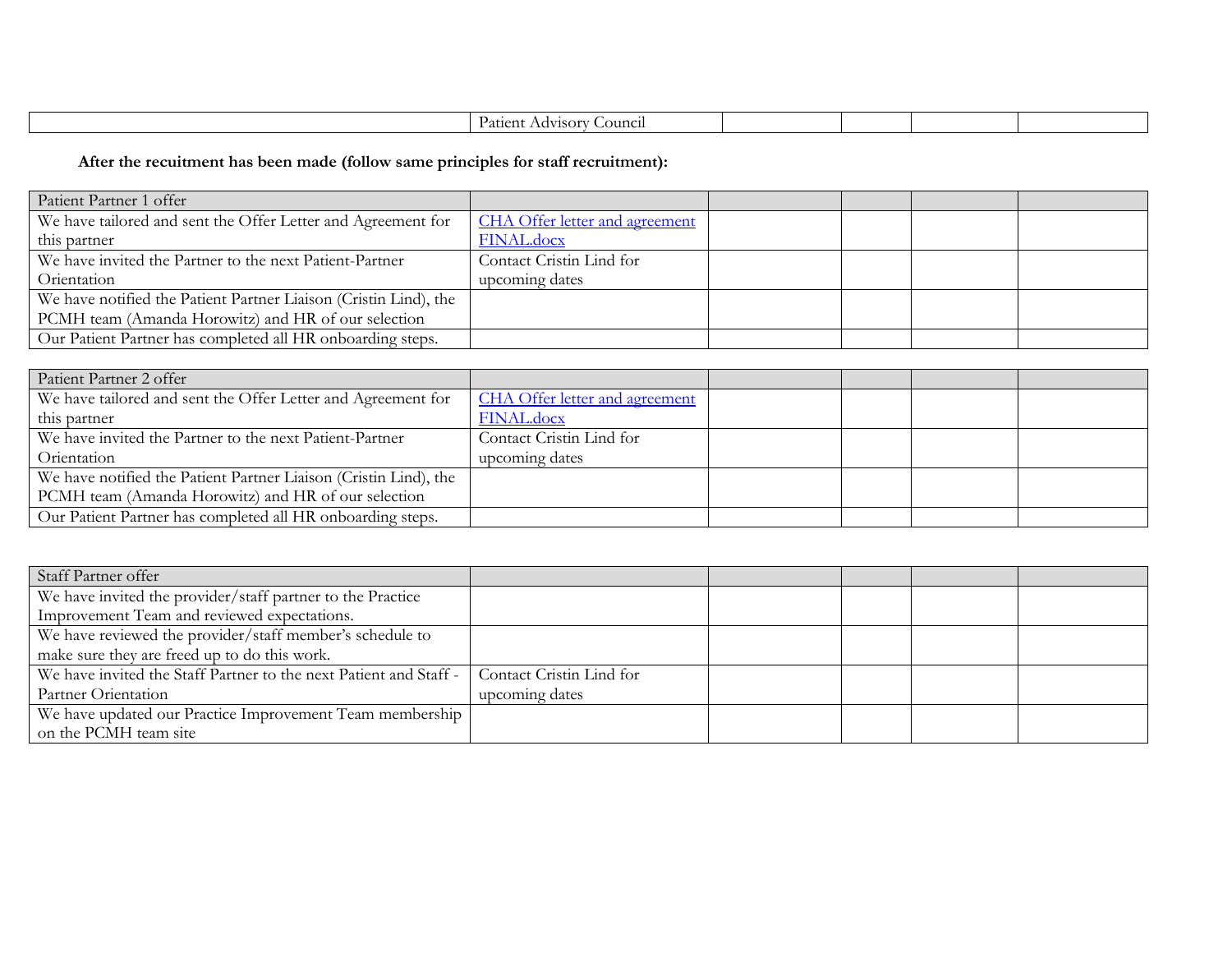#### **Launching Practice Improvement Teams**

Adapted by Cristin Lind, Pat Satterstrom, Judy Fleishman, Hanna Sherman and Somava Stout

As we have been learning together, recruiting a complete CHA Practice Improvement Team that engages all stakeholders—including patients and frontline staff—takes creativity and perseverance. During this process, you may have had some insight into both the potential and challenges of the medical home transformation process.

Now that the team has been assembled, there are a few activities you may want to keep in mind as you launch the team in order to set the stage for productively working together over the coming months and possibly even years. While there are many ways to do this, here are some guidelines, adapted from a number of sources listed below and supplemented by several documents which we will also provide.

Research has shown that a medical home practice transformation team's success is directly linked to the strength of the launch of the team. Although your team may be feeling a sense of urgency to roll up your sleeves and get to work on improvement initiatives, building a strong foundation for your team is a critical part of the improvement work you will do together. Below are a number of activities in which you may want to invest some time as a way to build a strong team.

#### **Getting to know each other**

Taking the time to get to know one another can be helpful in building a strong team. This can happen in ice breaking activities at the first meeting—some teams continue to do a short ice breakers at the beginning of every meeting for several months—or less formally over coffee or lunch one-on-one or in small groups.

What's appropriate to share? No one should be required to share more than they feel comfortable. In fact, the team leader may want to check in with each team member individually to make sure they don't feel pressured to share more than they want to. At the same time, team members can be invited to more formally share their personal stories about their healthcare journey or involvement with the healthcare system if they would like to.

#### **Forming self-governance principles**

The Team Launch Process document offers a method for "systematically launching your team and is based on research about what sets a solid foundation for teams, increasing their likelihood of constructive collaboration and successful outcomes." This method includes answering questions such as:

*Team purpose:* What is the main purpose of our team? What are the consequences of successfully accomplishing that purpose? What are the consequences of failing to accomplish that purpose? What are the top core objectives for the team?

*Team resources:* What does each team member bring to the team that can advance its main purpose? What skills, knowledge, and experience relevant to the team does each person bring? Under what conditions do you thrive as a team member? Under what conditions do you disengage as a team member?

*Norms of collaboration:* How will we discuss ideas and options? How will we make decisions? How will we respect each other's time with respect to deadlines? How will we schedule and run our meetings? How will we assign responsibilities for tasks and follow through on our commitments? What are our expectations for meeting preparation and attendance? How will we communicate with each other? How will the team foster and manage constructive conflict? How will the team self-correct when an individual or the team does not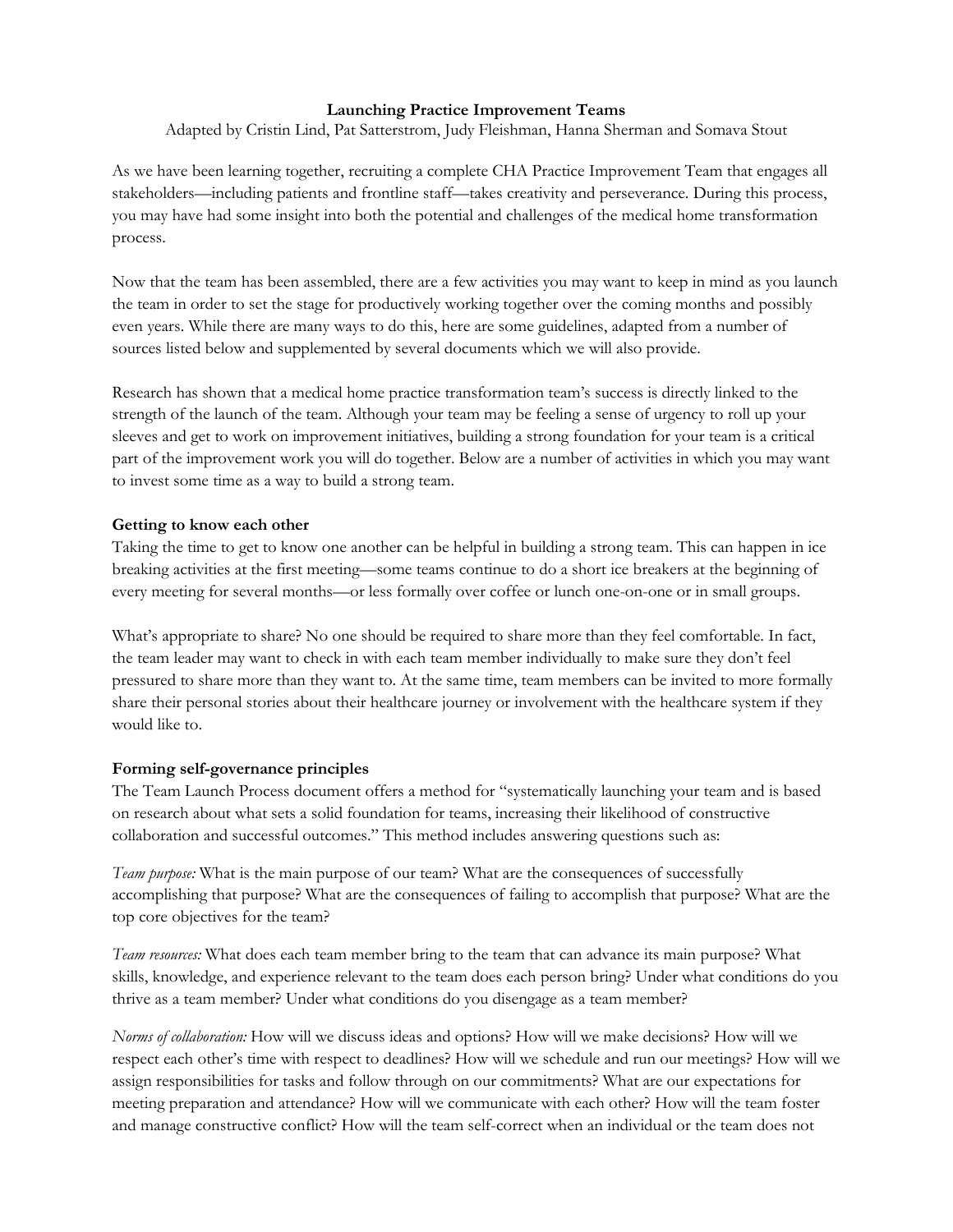follow the agreed upon principles, guidelines, and norms? What process will you follow to adapt these norms, guidelines, and principles to changing circumstances?

*Attribution: This launch document is based on work and exercises by Richard Hackman, Marshall Ganz, Tony Mayo, and Joshua Margolis. It is for non-commercial purposes only and should not be distributed further without permission from Tony Mayo or Joshua Margolis.*

#### **Establishing Touchstones**

Touchstones are rules of an adult community that serve to guide a group's behavior with each other. By adhering to agreed upon guideposts, a group creates a safe and trustworthy space where each individual is able to show up and be present as fully as possible, positioned to make their best contribution to the group's efforts. Having guideposts helps to equalize a group's power dynamics making it safe for each member of a group to speak wholeheartedly and with mutual respect. When there are breaches in behavior, Touchstones serve as a way to call members back to their intentions for a safe and trustworthy community.

*Attribution: The Center for Courage & Renewal, [www.couragerenewal.org.](http://www.couragerenewal.org/)*

#### **Ensuring that every team member has the information they need to begin the work**

As a team, you can discuss what information people feel they might need in order to begin their work. Does everyone know what a medical home is? Is everyone familiar with the quality improvement methods that the team will use? Are there basic practice policies and information that patient/family partners should know about?

#### **Reviewing organizational resources and planning for the future**

We understand that the work doesn't end with the launch of your practice improvement team. We anticipate that for all teams to create and maintain a high level of effectiveness, all team members will need to enhance their own skills and capacity. In order to help practices gain the knowledge and skills they need, we will be offering quarterly Practice Improvement Team Development sessions.

We anticipate starting this quarterly series in the fall. Team members are invited to suggest topics or training needs. We also welcome your input regarding scheduling time, frequency, and other details that will make it easier for your team to attend.

For further information, please contact: Judy Fleishman, [jfleishman@challiance.org,](mailto:jfleishman@challiance.org) Cristin Lind, [caclind@gmail.com,](mailto:caclind@gmail.com) Pat Satterstrom, [psatterstrom@hbs.edu,](mailto:psatterstrom@hbs.edu) Hanna Sherman, [hanna@couragerenewal.org,](mailto:hanna@couragerenewal.org) Soma Stout, [sstout@challiance.org](mailto:sstout@challiance.org)

This launch document provides the steps for systematically launching your team and is based on research about what sets a solid foundation for teams, increasing their likelihood of constructive collaboration and successful outcomes.

*This document is based on work and exercises by Richard Hackman, Marshall Ganz, Tony Mayo, and Joshua Margolis at Harvard University. It is for non-commercial purposes only and should not be distributed further without permission from Tony Mayo or Joshua Margolis.*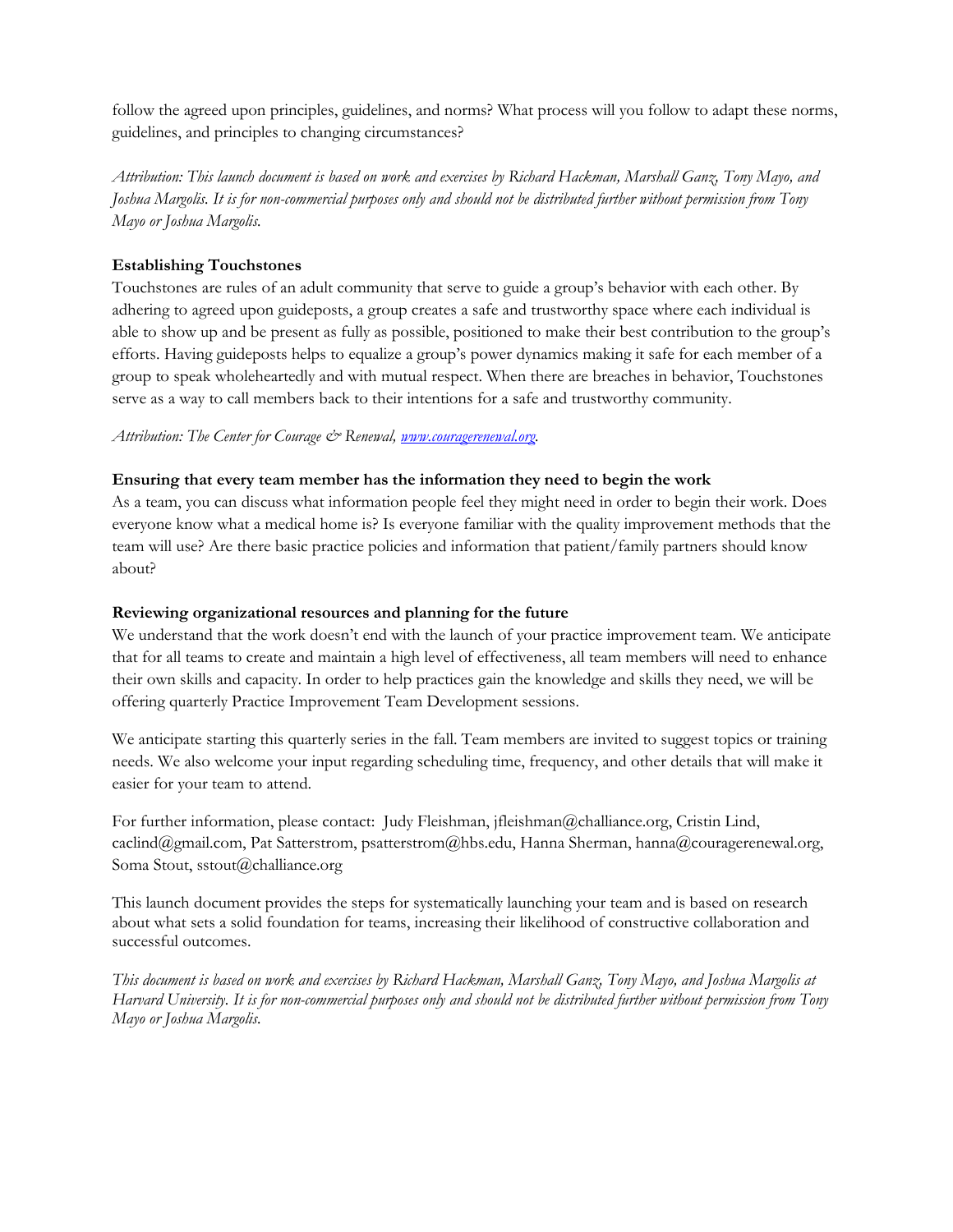#### **Team Launch Process: Formulating Self-Governance Principles**

### **DAY 1: Practice Improvement Team Purpose & Resources**

#### **Step 1: Purpose** *Each Team Member Individually* 5 Minutes

- In the space below, write down the main purpose of your team
- List the main consequences of success & failure

The main purpose of our team is:

| The <b>consequences</b> of successfully accomplishing that<br>purpose include: | The consequences of failing to accomplish that<br>purpose include: |
|--------------------------------------------------------------------------------|--------------------------------------------------------------------|
|                                                                                |                                                                    |
|                                                                                |                                                                    |
|                                                                                |                                                                    |
|                                                                                |                                                                    |
|                                                                                |                                                                    |

#### **Steps 2-3: Meet in pairs, preferably with someone you don't yet know well**

| <b>Step 2: Come to Consensus</b> | Meet in Pairs                                                                                              | 10 Minutes |
|----------------------------------|------------------------------------------------------------------------------------------------------------|------------|
|                                  | • Discuss the main purpose of the team with your assigned pair partner, join your ideas and then reconcile |            |
|                                  | any differences you have, and compare the list of consequences you each enumerated.                        |            |

• Generate 2 or 3 other core objectives central to the team's success.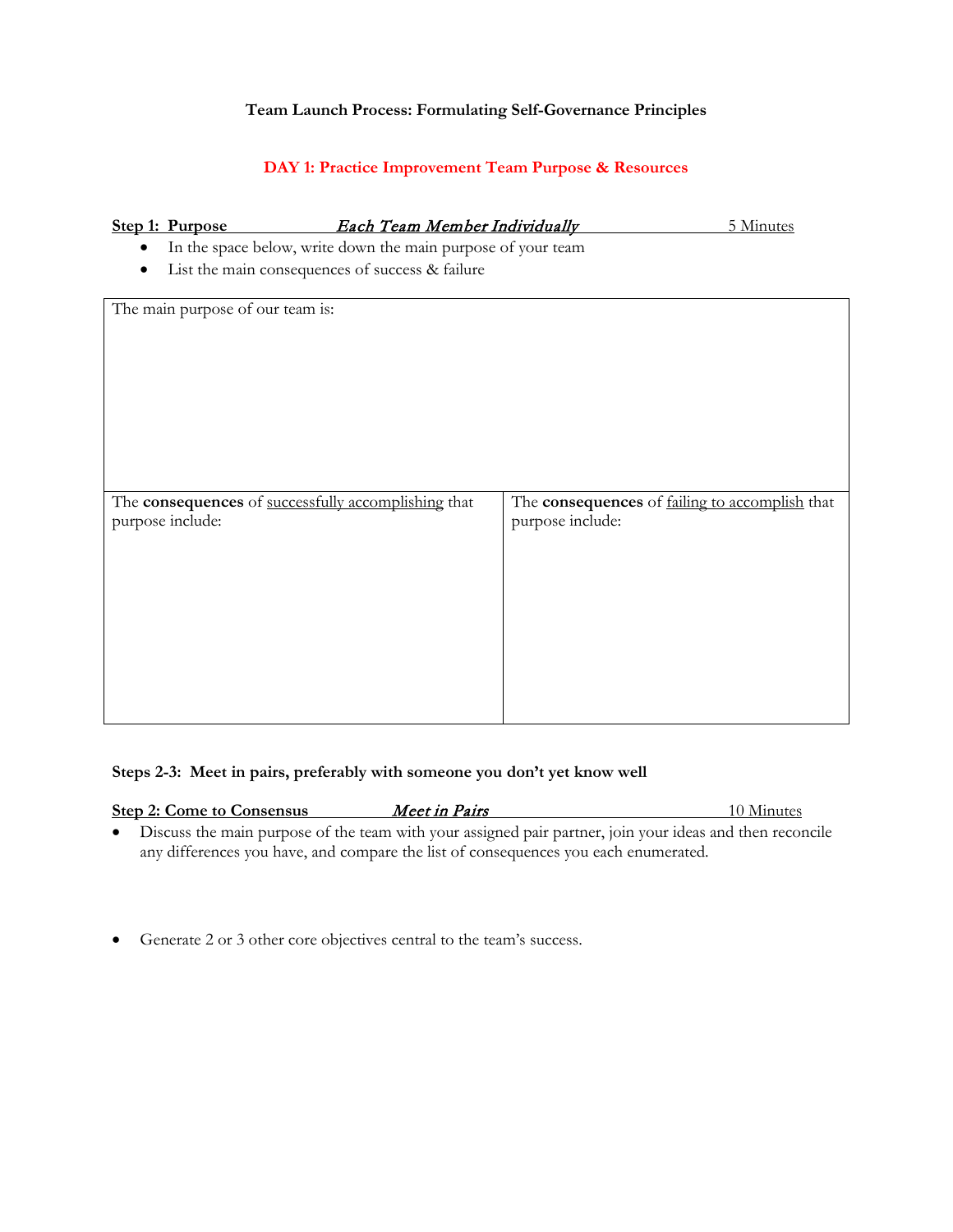#### **Step 3: Identify Team Resources** Different Pairs 10-15 Minutes

- With a different partner, take turns interviewing one another about what each of you brings to the team that can advance its main purpose. Ask the following questions of your partner and take notes below each question. **Each of you should take five minutes to interview and listen carefully to the other**:
	- 1. What brings you (the other person in the pair in this exercise) to our Improvement Team work?

2. What skills, knowledge, and experience relevant to the team do you bring to the team?

#### **Steps 4-9: Complete in your team with every member present**

| <b>Step 4: Team Inventory</b> | Meet as a Team |  |
|-------------------------------|----------------|--|
| Minutes                       |                |  |

• Recognize available resources in team members: Each pair should share with the entire team the data they collected in response to the questions in Step 3. Each team member should describe the resources (skills, knowledge, and experience) that his/her partner brings, and their partner can help correcting or filling in information.

• Discuss the main purpose of the team that each pair formulated, join ideas and reconcile any differences that exist among the entire team, creating a collective agreement on the main purpose of the team.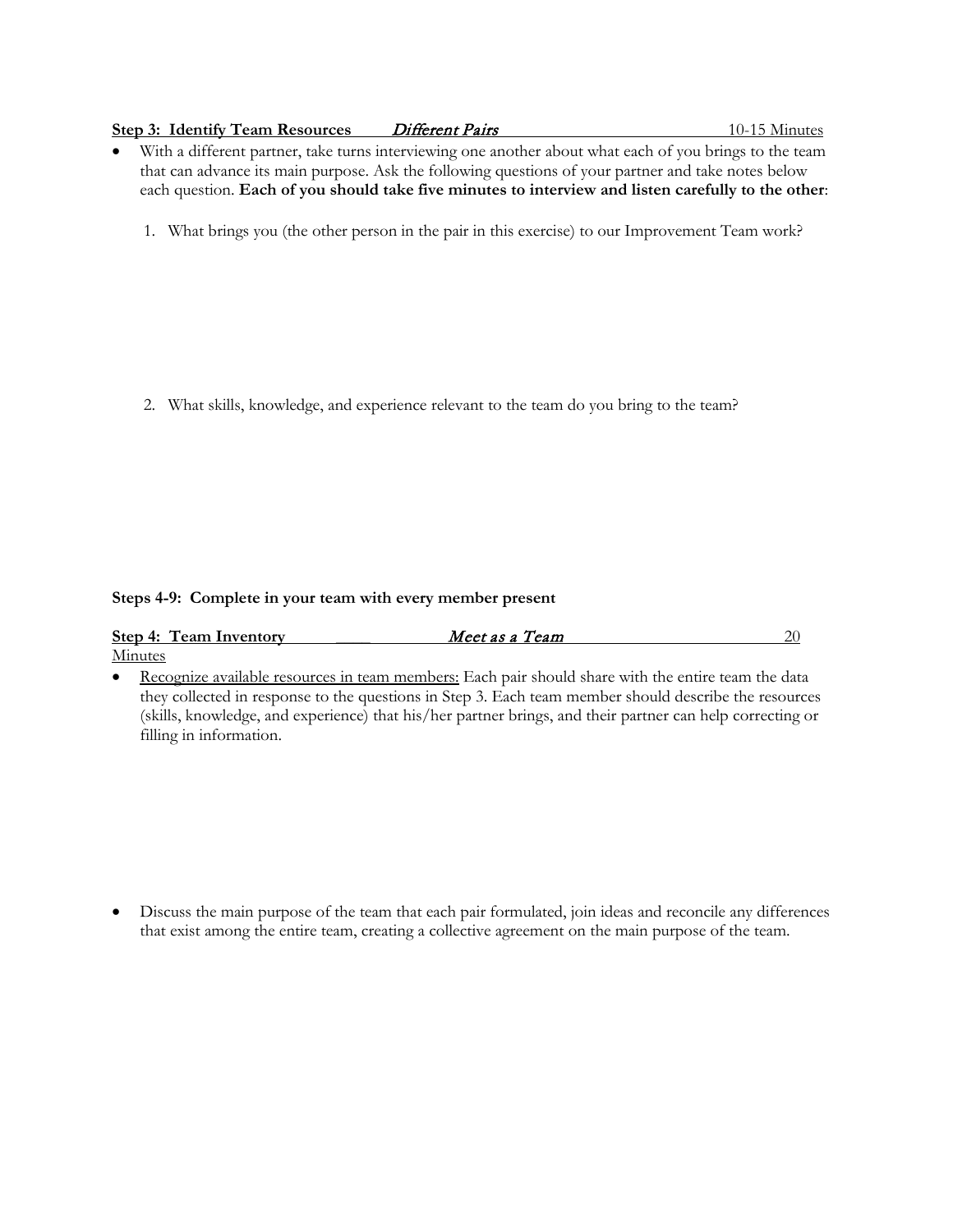#### **DAY 2: Meeting with your Practice Improvement Team**

\*\*\*\*\*\*\*\*\*\*\*\*\*\*\*\*\*\*\*\*\*\*\*\*\*\*\*\*\*\*\*\*\*\*\*\*\*\*\*\*\*\*\*

#### **Touchstones**

#### \*\*\*\*\*\*\*\*\*\*\*\*\*\*\*\*\*\*\*\*\*\*\*\*\*\*\*\*\*\*\*\*\*\*\*\*\*\*\*\*\*\*\*

Touchstones serve to support a circle of trust, a safe and trustworthy community in which to do optimal work. Below are 11 Touchstones. Please review them as a team and ask people to point to any that are particularly important to them or that might be a challenge. Add any other guidelines that will be helpful to make the team a safe and trustworthy place to be present and to contribute. Hand out for members to keep as a reference, and consider posting in your meeting space for easy reminding.

- **Extend and receive welcome –** People work and learn best in hospitable spaces. In this group we support each other's work and learning by giving and receiving hospitality.
- **Be present as fully as possible** Be here with your doubts, fears, and failings, as well as your convictions, joys and successes, your listening as well as your speaking.
- **What is offered in the circle is by invitation, not demand** This is not a "share or die" time. Your voice is welcome and you know best when to bring it forward to be heard.
- **Speak your truth in ways that respect other people's truth** Our views may differ, but speaking one's truth in a trustworthy community means not interpreting, correcting or debating what others say. Speak for yourself, using "I" statements, trusting other people to do their own sifting and winnowing.
- **No fixing, no saving, no advising, no correcting each other** This is the hardest guideline for those of us in the helping professions. Know when it is time to let the inner teacher be the guide.
- **Learn to respond to others with honest, open questions** instead of counsel or corrections. With such questions, we help hear each other into deeper speech and clearer self-knowledge.
- **Trust and learn from the silence**  Silence is a gift in our noisy world, a way of knowing in itself. After someone has spoken, take time to reflect without immediately filling the space with words.
- **When the going gets rough, turn to wonder**  If you feel judgmental or defensive, pause and ask yourself, "I wonder what brought her to this belief?" "I wonder what he's feeling right now? "I wonder what my reaction teaches me about myself?" Set aside judgment to listen to others—and to yourself more deeply.
- **Attend to your own inner teacher**  We learn from others, of course. And as we explore questions and reflect together, we have the opportunity to learn from within. Pay close attention to your own reactions and responses, to your most important teacher.
- **Know that it's possible to leave with what you needed when you arrived, and that the learning emerging here will continue to deepen and grow over time.**
- **Observe confidentiality**  Do not repeat personal information to other people. Respect appropriate personal privacy.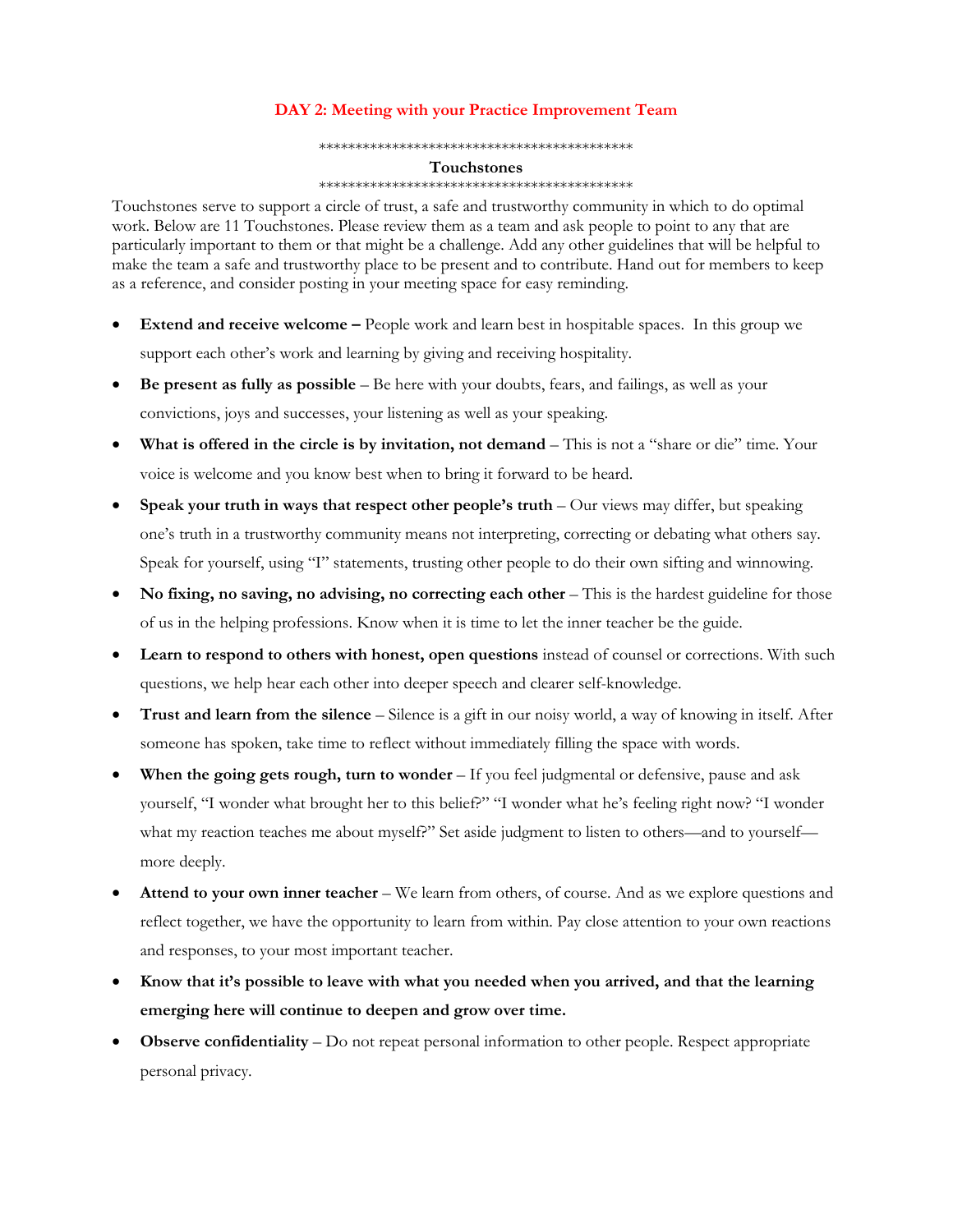#### **Step 5: Norms of Collaboration** *Meet as a Team (continued)* 20 Minutes

• As a team, please formulate the guidelines that will govern how you will work together. The aim is to specify norms of "definite dos" and "definite don'ts," not to document precisely how you will work together. Please address the following dimensions of teamwork:

|                                | Always Do | Never Do |
|--------------------------------|-----------|----------|
| How will we discuss ideas and  |           |          |
| options?                       |           |          |
|                                |           |          |
|                                |           |          |
| How will we make decisions?    |           |          |
|                                |           |          |
|                                |           |          |
|                                |           |          |
| How will we respect each       |           |          |
| other's time with respect to   |           |          |
| deadlines?                     |           |          |
|                                |           |          |
| How will we schedule and run   |           |          |
| our meetings?                  |           |          |
|                                |           |          |
|                                |           |          |
| How will we assign             |           |          |
| responsibilities for tasks and |           |          |
| follow through on our          |           |          |
| commitments?                   |           |          |
|                                |           |          |
| What are our expectations for  |           |          |
| meeting preparation and        |           |          |
| attendance?                    |           |          |
|                                |           |          |
| How will we communicate        |           |          |
| with each other?               |           |          |
|                                |           |          |
|                                |           |          |
| How will we transfer           |           |          |
| information?                   |           |          |
|                                |           |          |
|                                |           |          |
| How will the team foster and   |           |          |
| manage constructive conflict?  |           |          |
|                                |           |          |
|                                |           |          |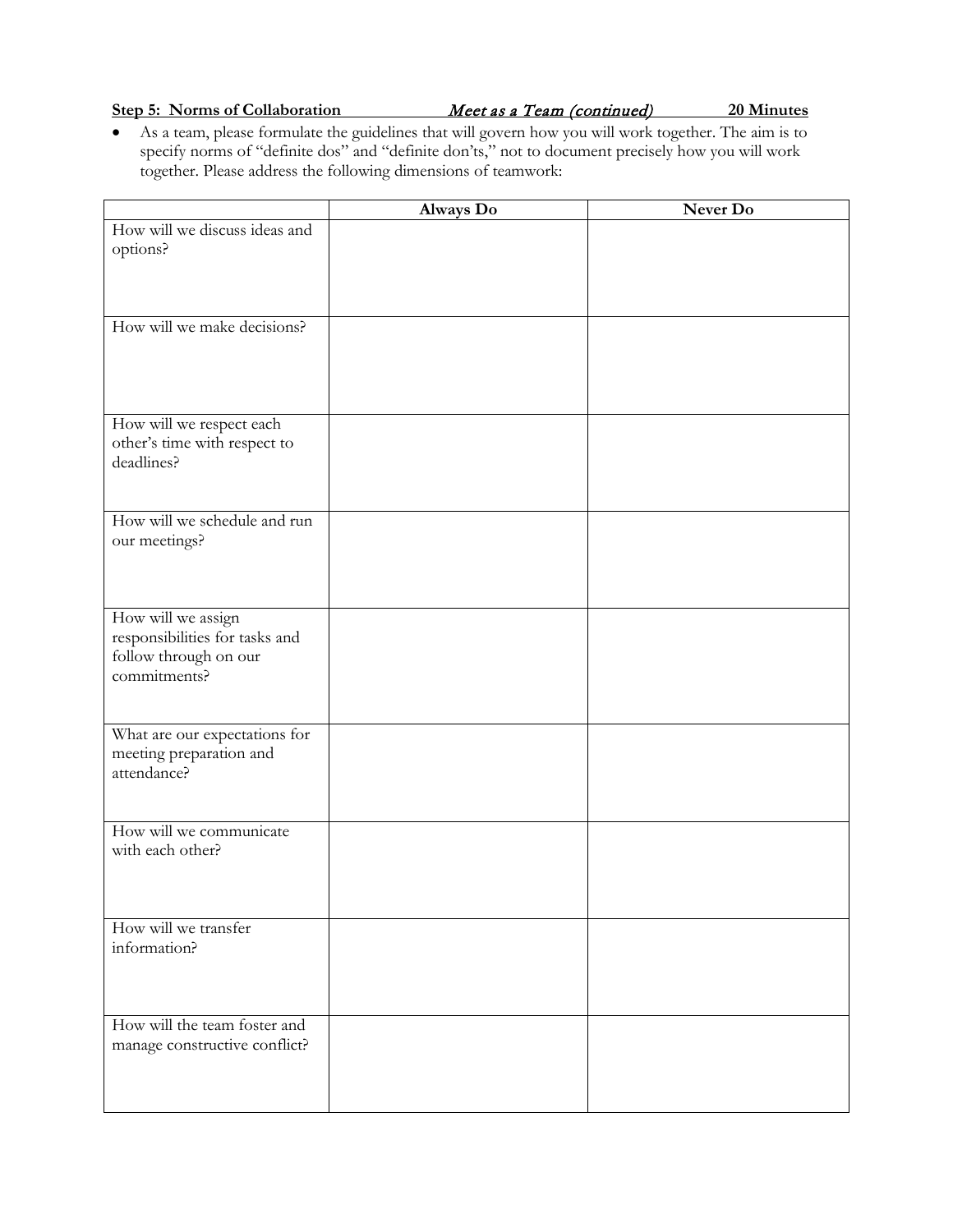|  | <b>Step 6: Team Self-Governance</b>                                                   | Meet as a Team (continued) | 15 Minutes                                                                                                     |
|--|---------------------------------------------------------------------------------------|----------------------------|----------------------------------------------------------------------------------------------------------------|
|  |                                                                                       |                            | • As a team, please identify two or three specific ways that your team will self-correct when an individual or |
|  | the team does not follow the agreed upon principles, guidelines, and norms in step 5: |                            |                                                                                                                |

- 1.
- 2.
- 3.
- As a team, what process will you follow to adapt these norms, guidelines, and principles to changing circumstances?

| Step 7: Virtual Team Engagement | Meet as a Team (continued) | 15 Minutes |
|---------------------------------|----------------------------|------------|
|                                 |                            |            |

• How will you approach teammates who you do not see face-to-face regularly?

|  | <b>Step 8: Team Leader Selection</b> |   |  |  |   |  |  |  | Meet as a Team (continued) | 40 Minutes |
|--|--------------------------------------|---|--|--|---|--|--|--|----------------------------|------------|
|  |                                      | . |  |  | . |  |  |  |                            |            |

- Solicit nominations (including self-nominations) for the leader role.
- Discuss the merits of each nomination in light of the description of the leader role (see "Team Leader and Member Roles")
- Either come to a consensus decision or, if that seems unlikely in the allotted time, take a private vote to determine the leader (plurality wins).

| Step 9: Developmental Agenda                                                                               | Meet as a Team (continued) | 15 Minutes |
|------------------------------------------------------------------------------------------------------------|----------------------------|------------|
| 2-3 Minutes per person: Please share with one another (a) one piece of feedback that you have received at  |                            |            |
| work, in school, at home that rings true (or insight you have otherwise gained about yourself) and (b) the |                            |            |
| two areas in which you would like to develop your teamwork and/or leadership skills, and (c) specific      |                            |            |

behaviors you plan to experiment with to help you develop in those areas.

• In what ways do you think people at your organization may have an oversimplified view of you? What aspect of "you" that has been less evident to others would you like to emerge in working with the team?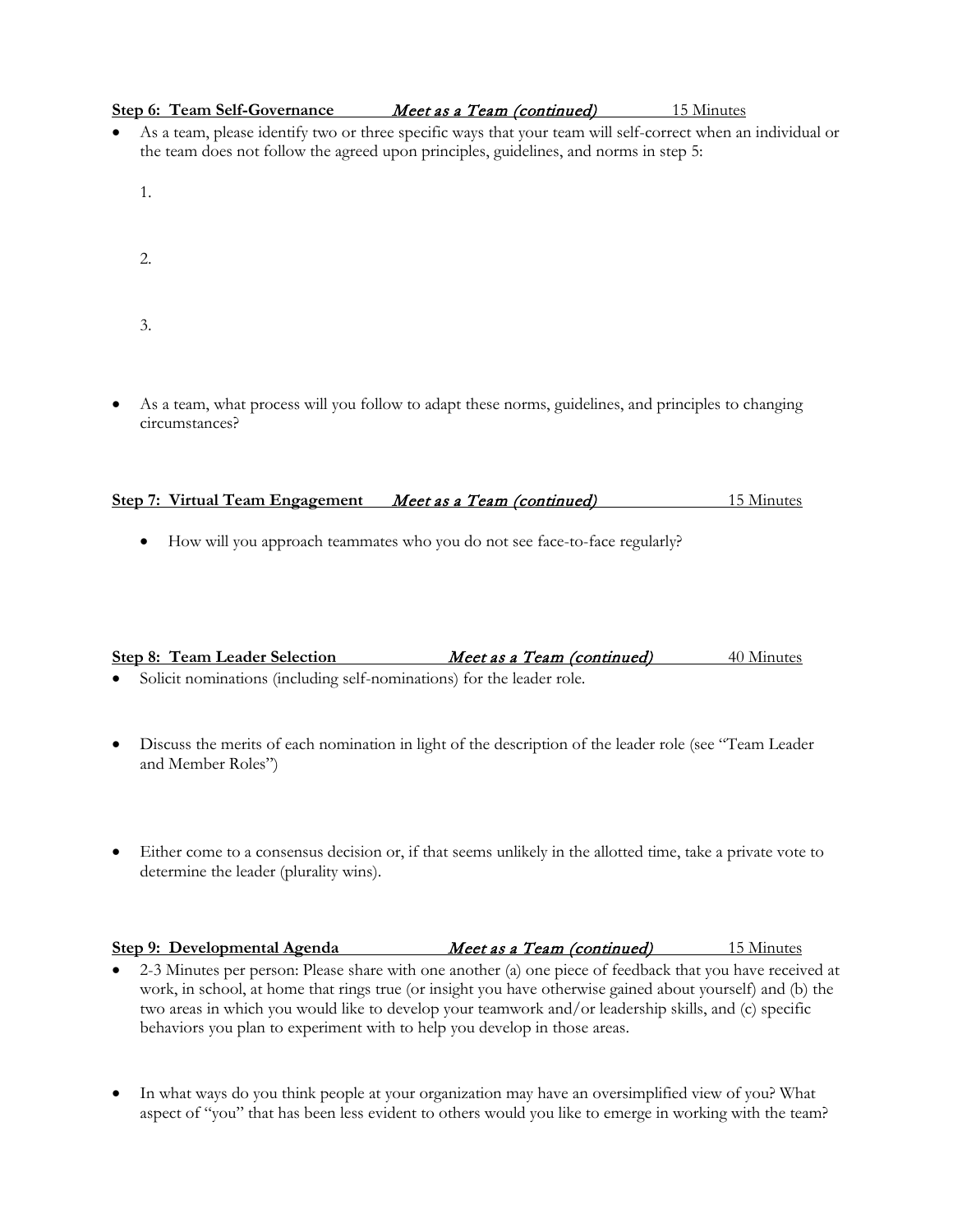#### **Team Leader and Team Member Roles**

As the leader for one of the components, you will own responsibility for the outcome and for establishing the conditions for the team to deliver that outcome. When you are in the leader role, approach it as an opportunity to practice leading. What does this mean? It means understanding your work as different from that of a team member, and it means experimenting with behaviors necessary to do work that may be new or uncomfortable for you initially.

You will have responsibility for the outcome that the team must deliver, and you must implement and manage an effective process so the team produces that outcome. Sometimes when people are learning to lead they mistakenly believe that their primary role is to serve as a hero—to be the one who knows best or delivers the solution or comes up with the breakthrough idea that completes the task. But in fact, the role of the leader is to create the conditions that enable the team as a whole (leader included) to function at its best—so that problems get solved, tasks are completed, and project objectives are met. This does not mean, however, that you abstain from getting your hands dirty or contributing to the team effort to get its work done.

To practice leading, your focus should be on how to unleash *and* harness each individual team member's capabilities *as well as* the team's collective potential. In doing so, you will enable the team to perform the tasks necessary to complete the project. Toward that end, you will want to dedicate your time, attention, and effort to four components central to enabling others to deliver:

- 1. Launch: As the team first forms and initiates its work together, a leader should help the team:
	- maintain a clear understanding of the challenge—the task it faces
	- grasp the set of relevant knowledge, skills, and experiences that each member can bring to bear on the situation and challenge you collectively face
	- identify common and conflicting interests
	- formulate a strategy for approaching and tackling the work involved in completing the work
- 2. Process: as the team dives into its work and proceeds through its tasks together, a leader should monitor key dimensions of *how* the team is working together and interacting. This enables the team leader to intervene constructively to help the team operate more effectively.
	- **Individual Involvement**: Is each person engaged sufficiently but not excessively? Is anyone dominating? Is anyone hanging back? Is each person being heard?
	- **Conflict**: Is there sufficient but not excessive conflict? Is the conflict constructive or counter-productive?
	- **Exploration & Execution**: Is the team taking time to explore the problem, a diversity of views, and potential resources? Is it moving to task execution when necessary but not too soon? Is it properly cycling between the two when needed?
	- **Time Management**: Is the team misusing its time, either by rushing where devoting more time would be sensible, or by wasting too much time on something rather than moving on?
	- **Use of Resources**: Is the team drawing on and applying relevant knowledge, skills, and resources that the individuals on the team and surrounding context can supply? Is it reaching out for additional input and resources when needed?
	- **Performance Strategy**: Is the team's approach to doing the task an effective approach? Do any adjustments need to be made in how the team is doing the work?
	- **Forecast**: What challenges will the team face in its next phase of work on the project?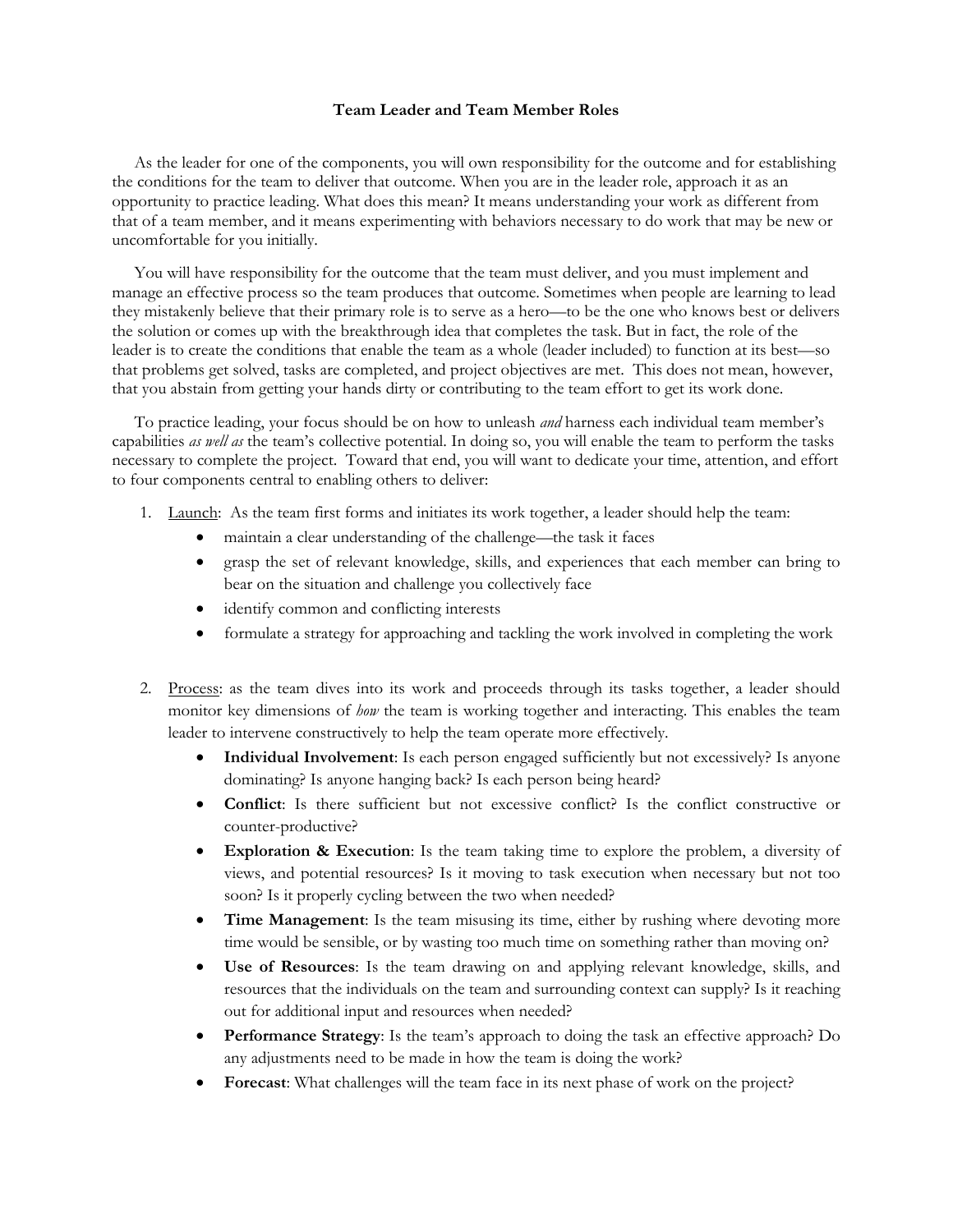- 3. Intervention: The question of when a leader should intervene requires judgment and experience to answer. A leader should intervene neither too early (when difficulties, anxiety, pressure, or tension first arise—these can sometimes serve productive purposes) nor too late (when individuals begin to get overwhelmed or the team becomes demoralized). Typically, an individual's urge is to intervene too quickly and to try to fix what's wrong. But leaders need to intervene within the right time span and in a manner the helps the team help itself.
	- With the individuals who compose the team, leaders intervene to
		- o elicit or redirect effort and skills
		- o increase, decrease, or shift the nature of involvement
		- o identify and inquire into a person's counter-productive behavior
		- o reinforce constructive contributions
	- With the team as a single, whole unit, leaders intervene to
		- o motivate and energize
		- o refresh focus on the direction, purpose, mission, or objective
		- o alter the balance between exploring (the problem, ideas, and resources) and executing (moving forward with a chosen direction on the task)
		- o modify the use of resources or use of time
		- o make sure someone is heard or temper the overweighting of a vocal member
		- o create pauses to get the team to ignite or temper debate, redirect effort, adjust its "performance strategy" (how it is going about getting its work done)
		- o alert the team to what's coming next in its work
- 4. Closure: The team needs to bring its work to a conclusion and meet the specified objectives—on time. In other contexts, it also needs to identify next steps, assign responsibility for those steps, determine its next collective meeting, and help one another reflect upon and learn from the current experience. Closure includes the following:
	- Move the team toward a successful outcome, whether a final decision, completed output, or some other outcome consistent with the original direction set
	- Identify next steps to be taken
	- Determine who will take responsibility for each of those next steps
	- Agree upon a subsequent meeting
	- Create a learn-and-improve environment
		- o Discuss the team's process and any improvements that can be made to enhance outcomes in the future
		- o Provide feedback and coaching to individuals

There are different ways to perform each of these four components. For example with launching the team, some leaders prefer, or some situations call for, the leader him/herself to articulate a clear and engaging direction, formulate the strategy for tackling the challenge, and identify the relevant skills and resources at the team's disposal. Other leaders may prefer, or situations may call for, the team to collaborate on articulating the direction, formulating the strategy for tackling the challenge, and identifying relevant skills and resources. Multiple approaches can work, but most important is for the leader to take on responsibility for these components. Doing this work helps create the conditions for individuals and the team to function at their best.

Working on these four components can feel far different from working directly on performing the task, which you will also do. That is why you may want to approach your opportunity to lead as an opportunity to experiment—to try out new behaviors.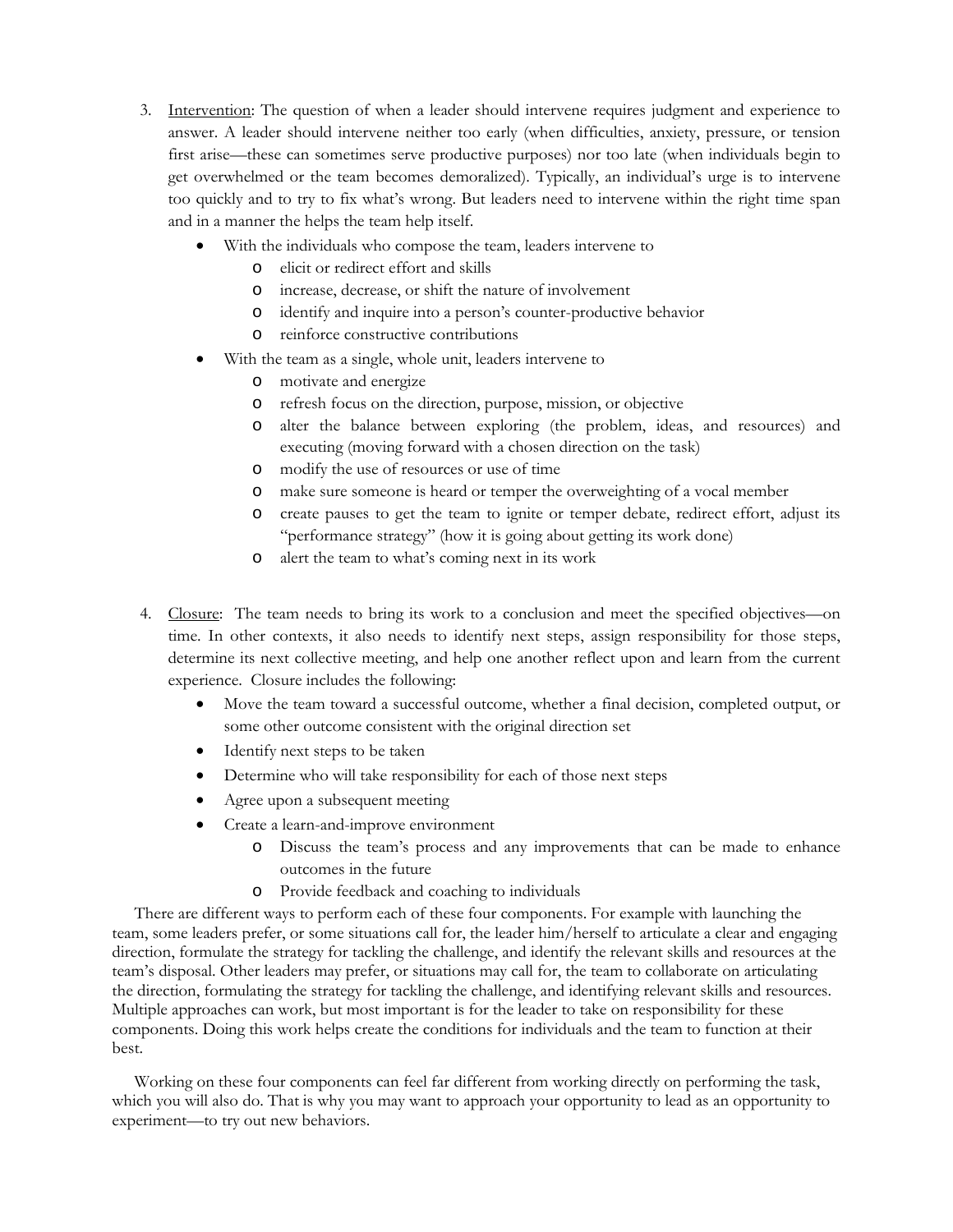#### **Role of Team Member**

As a team member, your objective is to contribute as constructively as possible to the task at hand so that the team can complete the project successfully. Dive in and help your team perform at its best. You do not want to displace the designated leader—let that person have the opportunity to practice leading—but you want to put your full effort and talent toward being an effective team member and enabling your teammates to bring their best selves to the work at hand.